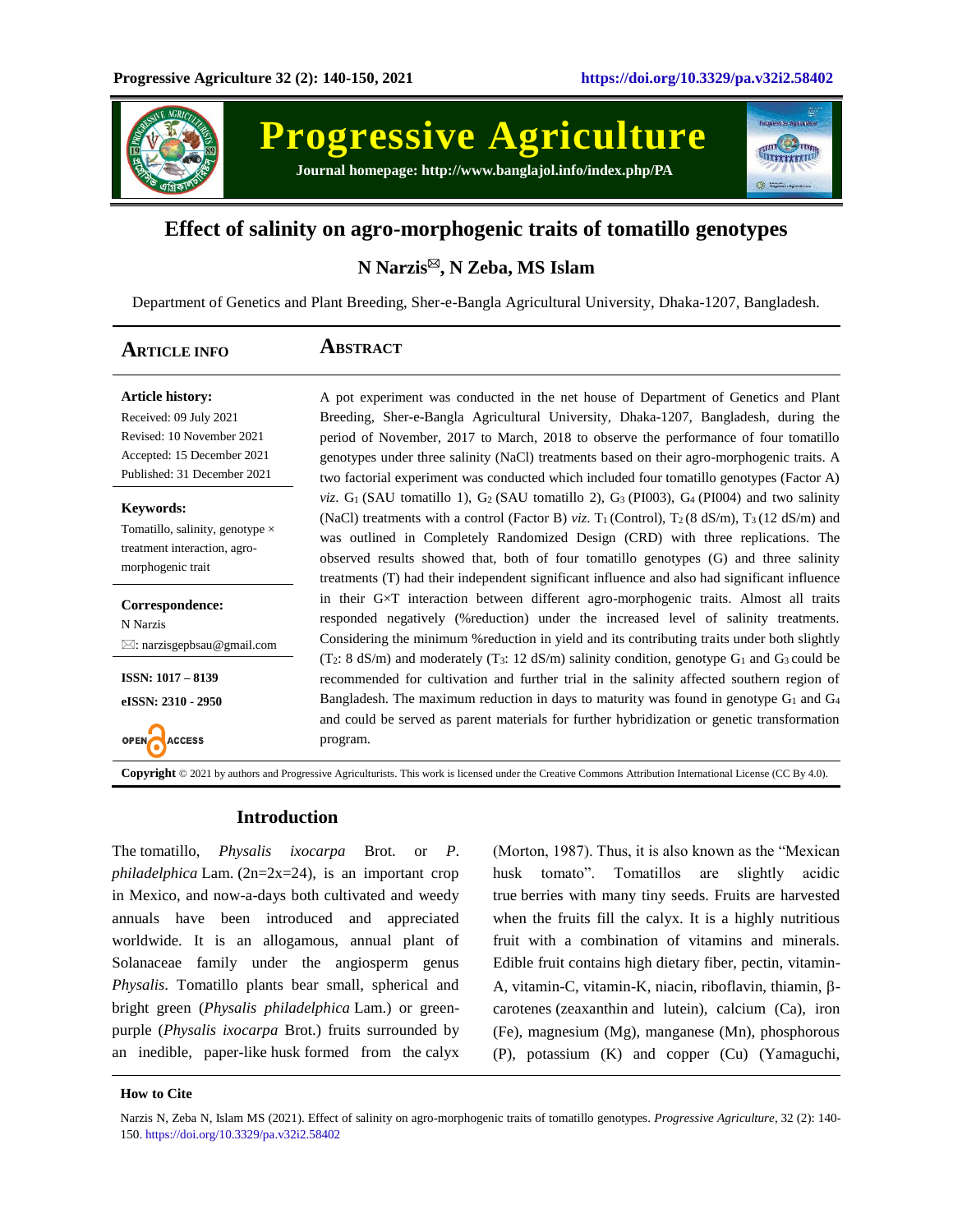1983). Fruits are rich in antioxidants, like withanolides (ixocarpalactone A, ixocarpalactone B, philadelphicalactone B, and withaphysacarpin). Withanolides (e.g. IxoA) are potent inducers of quinone reductase, which is more powerful in preventing colon cancer than chemotherapy (Choi *et al*., 2006). Tomatillos are the key ingredient of Mexican cuisine, particularly salsa verde (Escobar *et al*., 2014; Waterfall, 1958). Fruits are often used in jams, preserves, stews, soups, salads, curries, stir-fries, baking, cooking with meats, marmalade, and desserts (Morton, 1987).

Though tomatillos are native to Mexico and Central America, and they are presently one of the most important crops in Mexico (Cantwell *et al.,* 1992), being the fourth vegetable in production surface with an area of 47,473 ha in 2009 (Borja-Bravo *et al*., 2013). Nowadays it is also cultivated in India, Australia, South Africa, USA and even in Bangladesh. Tomatillo has been recently introduced in our country as a vegetable crop by the Department of Genetics and Plant Breeding, Sher-e-Bangla Agricultural University, Dhaka in 2013. Even two varieties of tomatillo have been released named SAU tomatillo 1 and SAU tomatillo 2 in 2016 (Reza, 2016). Previous several researches exhibited that tomatillo is a high yielding crop in our country's aspect than its origin, Mexico (Karim, 2016). Our Rabi season atmosphere has found to be highly favorable for growing tomatillo. Now, further efforts are obligatory to observe the performance of tomatillo under different biotic and abiotic stress condition.

Salinity is one of the major problem of coastal regions of our country, like Jessore, Narail, Gopalganj, Shariatpur, Chandpur, Satkhira, Khulna, Bagerhat, Pirozpur, Jhalakati, Barguna, Barisal, Patuakhali, Bhola, Lakshmipur, Noakhali, Feni, Chittagong, and Cox's Bazar. Coastal area covers about 20% of Bangladesh and over 30% of the net cultivable area. The cultivable areas in coastal districts are affected with varying degrees of soil salinity because lands are

characterized by tides and salinity from the Bay of Bengal. The higher salinity levels have adverse impacts on agriculture. To overcome this problem, saline soils can be used to grow salt tolerant crop plants. Thus development of salinity stress tolerant crops is a key to global agricultural goal. As a newly introduced crop, tomatillo needs many further research in terms of its yield and yield contributing traits and whether it shows any particular resistance or tolerance for biotic and abiotic stresses in respect of our country's atmosphere. This current study was conducted directing to observe the growth and yield of tomatillo genotypes under different salinity condition and to determine the response of genotype × treatment interaction based on their agro-morphogenic traits in order to select the best recommendable salt tolerant tomatillo genotypes for growing in the salinity affected southern region and coastal belt of Bangladesh.

# **Materials and Methods**

*Duration of the experiment***:** The experiment was conducted in the net house of Department of Genetics and Plant Breeding of Sher-e-Bangla Agricultural University, Dhaka-1207, Bangladesh during the period of November, 2017 to March, 2018 (Rabi season).

*Experimental site***:** The location of the site was 23°74' N latitude and 90°35' E longitude with an elevation of 8.6 meter from sea level in Agroecological zone of "Madhupur Tract" (AEZ-28).

*Climate and soil***:** Experimental site was located in the subtropical climatic zone, set aparted by plenty of sunshine and moderately low temperature prevails during October to March (Rabi season) which is suitable for growing crops in Bangladesh. The soil was sandy loam in texture having pH of 5.46 to 5.62 and EC of 0.60 dS/m with 0.82% of organic carbon content.

*Experimental materials***:** Tomatillo genotypes used in the study were collected from the Department of Genetics and Plant Breeding, Sher-e-Bangla Agricultural University, Dhaka-1207, Bangladesh on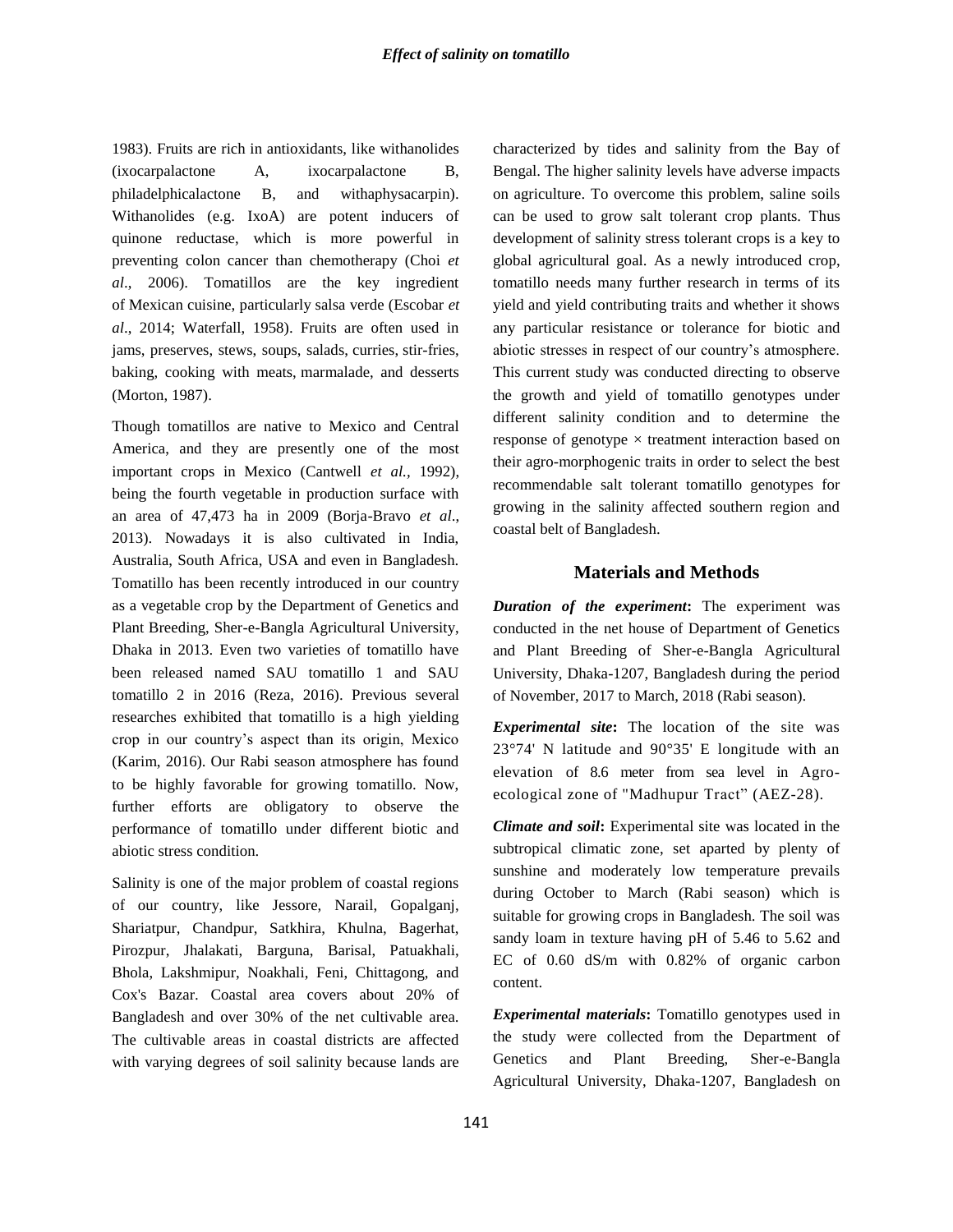October, 2017. A two factorial experiment was conducted which included **Factor A:** four tomatillo genotypes (Table 1) and **Factor B:** two salinity (NaCl) treatments with a control (Table 2) as experimental materials. Salinity treatments were chosen by the classification of saline area given by Soil Research Development Institute, Bangladesh (Report, 2010).

Table 1. List of four tomatillo genotypes (Factor A) used in the experiment.

| SI. |                  | Name/                |                   |  |  |  |
|-----|------------------|----------------------|-------------------|--|--|--|
| No. | <b>Genotypes</b> | <b>Accession No.</b> | <b>Collection</b> |  |  |  |
| 1.  | $G_1$            | SAU tomatillo 1      | GEPB, SAU         |  |  |  |
| 2.  | G <sub>2</sub>   | SAU tomatillo 2      | <b>GEPB, SAU</b>  |  |  |  |
| 3.  | G3               | PI003                | GEPB, SAU         |  |  |  |
| 4   | G4               | PI004                | GEPB, SAU         |  |  |  |

GEPB=Department of Genetics and Plant Breeding, SAU = Sher-e-Bangla Agricultural University

**Table 2.** List of salinity treatments (Factor B) of NaCl used in the experiment.

| SI.<br>No. | <b>Salinity</b><br><b>Treatments</b> | <b>Electrical</b><br>Conductivity<br>(dS/m) | <b>Types of</b><br><b>Salinity</b> |
|------------|--------------------------------------|---------------------------------------------|------------------------------------|
| 1.         | $\rm{T}_1$                           | Control                                     | Non-saline                         |
| 2.         | T <sub>2</sub>                       | 8.0                                         | Slightly                           |
|            |                                      |                                             | saline                             |
|            | T <sub>3</sub>                       | 12.0                                        | Moderately                         |
| 3.         |                                      |                                             | saline                             |

*Design and layout***:** The experiment was outlined in Completely Randomized Design (CRD) with three replications using two factors. Factor A included four tomatillo genotypes and Factor B included two salinity treatments with a control. The experiment was conducted in three replications and total 36 plastic pots were used for the study.

*Seed sowing, pot preparation and transplantation***:** The seed sowing was carried out on November 9, 2017 in the well prepared seedbed of Research Farm of Shere-Bangla Agricultural University. Seeds were sown in rows spaced at 10 cm apart. Recommended cultural

practices were taken up before and after seed sowing. When the seedlings became 21 days old on December 1, 2017, the seedlings were transplanted into the main plastic pots. The size of the main pot was of 20 cm of height with top diameter of 30 cm and bottom diameter of 20 cm. Pots were filled up with soil on November 28, 2017, two days before of the transplantation. Soil of the main pots was well prepared according to the Fertilizer Recommendation Guide released by BARC in 2012. Each plastic pot was filled up with 10 kg of soil containing 100 g of well decomposed cow dung (as 10 tons/ha).

*Salinity treatment***:** Saline water application was started to the selected pots at 7 days after transplanting (DAT) to help the well establishment of young seedlings. Plants in control were not exposed to salinity and were always irrigated with fresh (non-saline) water; whereas plants of salinity treatments were treated with 8 dS/m and 12 dS/m level of salinity in irrigation water. Electrical conductivity (EC) of different salinity levels in soil was adjusted by a direct reading conductivity meter (EC-meter). Salt solution (calculated) was applied 1 litre/pot in 3 to 4 days interval to maintain the exact salinity level in the soil. When soil in the pots was seemed to reach in water logging condition, then saline water was given after the soil was reached near in dried condition (visual observation).

*Intercultural operation and harvesting***:** All necessary intercultural operations were done as per requirement. Harvesting of fruits was done after reaching to its maturity (greenish to light greenish or yellowish in color). Harvesting was started from February 17, 2018 and completed by March 10, 2018.

*Statistical analysis***:** All the collected data were statistically analyzed by using MSTAT-C computer package program. Means for every treatment were calculated and analysis of variance (ANOVA) was performed for each character which was analyzed by Ftest (Variance Ratio). Comparison between treatment means (all pair comparison) was assessed by Least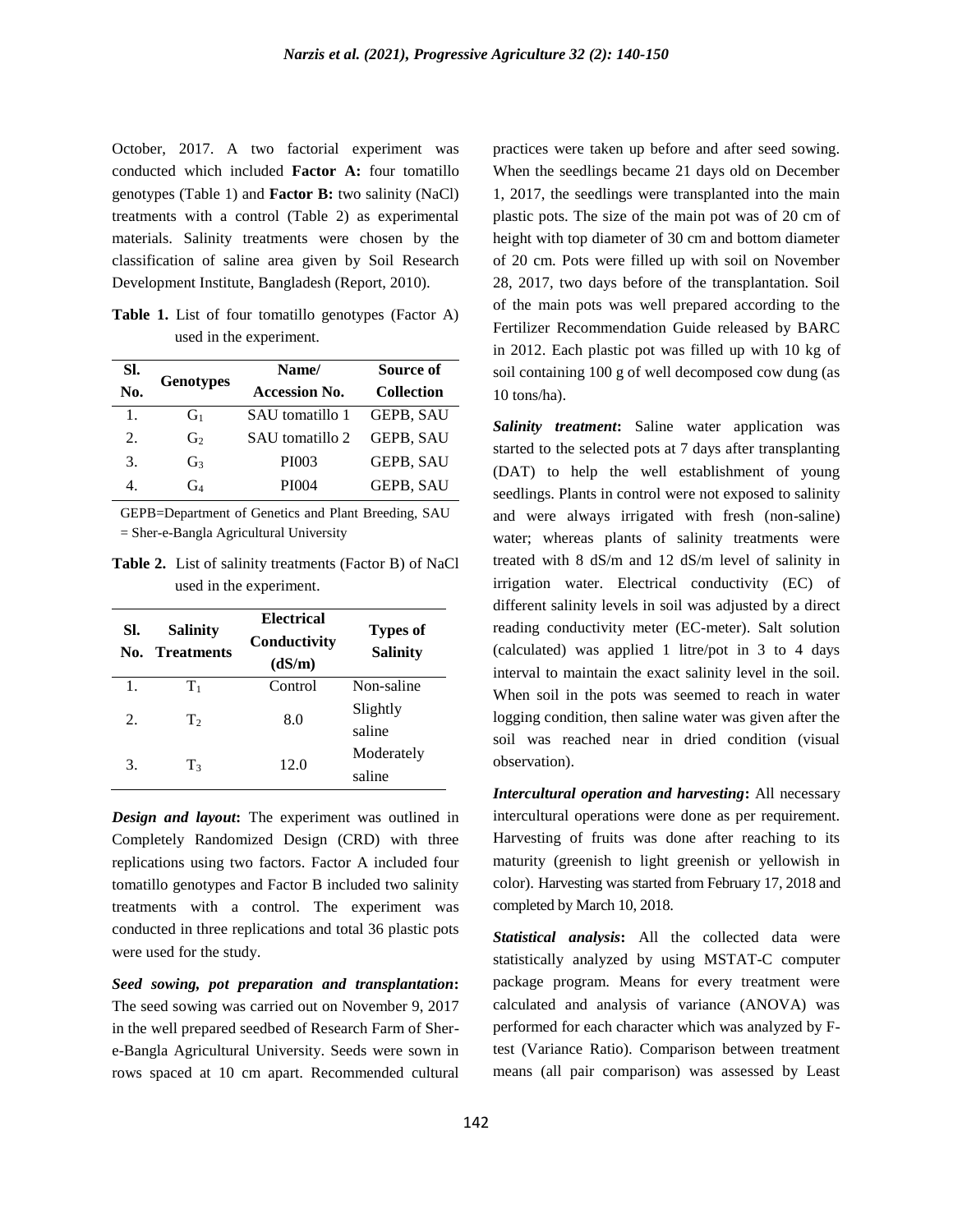Significant Difference (LSD) test at 5% level of significance (Gomez and Gomez, 1984).

## **Results and Discussions**

The experimental data were recorded based on different agro-morphogenic traits of tomatillo *viz*., days to first flowering, plant height (cm), days required to maturity, number of fruits per plant, average fruit length (mm) per plant, average fruit diameter (mm) per

plant, average fruit weight (g) per plant and yield (kg) per plant. From the analysis of variance (ANOVA) (Table 3), it was observed that genotypic effects were significant for all the characters under this study which indicate the presence of variation among the genotypes for these traits. The salinity treatments were also significantly influenced these characters. The genotype  $\times$  treatment interaction showed significant variation for most of the characters.

**Table 3.** Analysis of variance of different agro-morphogenic traits of tomatillo.

| SV           | df | <b>MSS</b>          |           |                   |            |           |            |            |           |  |  |  |  |
|--------------|----|---------------------|-----------|-------------------|------------|-----------|------------|------------|-----------|--|--|--|--|
|              |    | <b>DFF</b>          | <b>PH</b> | DM                | <b>NFP</b> | AVL       | AFD        | <b>AFW</b> | YP.       |  |  |  |  |
|              |    | $3 \t 21.741*$      | 33.785*   | 79.185**          | 77.657**   | 210.711** | 294.321**  | 679.396**  | $0.242**$ |  |  |  |  |
| B            |    | $128111**$          |           | 38.715* 526.750** | 75.028**   | 332.202** | 387.963**  | 174.807**  | $0.164**$ |  |  |  |  |
| $A \times B$ |    | 1.741 <sup>NS</sup> | 27.549*   | 40.935*           | 3.880**    | 9.152**   | $16.553**$ | $2.763**$  | $0.012**$ |  |  |  |  |
| Error        | 22 | 5.679               | 9.967     | 10.303            | 0.498      | 1.613     | 1.426      | 0.482      | 0.001     |  |  |  |  |

\*\*Significant at 0.01 level of probability, \*Significant at 0.05 level of probability, NSNon-significant, A= Genotype, B= Salinity, SV= Source of variation, df= Degrees of freedom, MSS= Mean sum square of, DFF= days to first flowering, PH= plant height (cm), DM= days required to maturity, NFP= number of fruits per plant, AVL= average fruit length (mm) per plant, AFD= average fruit diameter (mm) per plant, AFW= average fruit weight (g) per plant, YP= yield (kg) per plant.

*Days to first flowering***:** Research findings showed statistically significant variation among the tomatillo genotypes in respect of days to first flowering after transplantation (Table 3). The longest period required for first flowering was found in genotype  $G_4$  (36.11)

days) which was statistically identical with  $G_2$  (35.00 days) while the shortest required period was in  $G_3$  $(32.78$  days) which was statistically identical with  $G<sub>1</sub>$ (33.22 days) (Table 4).

| <b>Genotype</b> | DFF                | PН                 | DM       | <b>NFP</b> | <b>AVL</b>         | <b>AFD</b>         | <b>AFW</b>         | YP                 |
|-----------------|--------------------|--------------------|----------|------------|--------------------|--------------------|--------------------|--------------------|
| G <sub>1</sub>  | 33.22 <sub>b</sub> | 65.00 <sub>b</sub> | 87.44 ab | 13.22c     | 25.69a             | 29.52a             | 30.57a             | 0.404 <sub>b</sub> |
| G <sub>2</sub>  | 35.00a             | 67.55a             | 86.67 b  | 11.33 d    | 20.20 <sub>b</sub> | 24.28 <sub>b</sub> | 18.67c             | 0.212c             |
| G <sub>3</sub>  | 32.78 <sub>b</sub> | 65.67 <sub>b</sub> | 90.56a   | 18.22 a    | 25.42a             | 30.48a             | 28.71 <sub>b</sub> | 0.523a             |
| G <sub>4</sub>  | 36.11 a            | 68.50 a            | 83.33 c  | 15.11 h    | 15.52c             | 18.04c             | 12.10 d            | 0.183 d            |
| $CV\%$          | 6.95               | 4.73               | 3.69     | 4.87       | 5.85               | 4.67               | 3.08               | 6.59               |
| $LSD$ 0.05      | 1.33               | 1.09               | 2.14     | 0.69       | 1.24               | 1.17               | 0.68               | 0.02               |

**Table 4.** Performance of tomatillo genotypes on agro-morphogenic traits.

Note: Values with the same letter are not significantly different.

Statistically highly significant variation was found among salinity treatments;  $T_1$  (Control),  $T_2$  (8 dS/m) and  $T_3$  (12 dS/m) in terms of days to first flowering (Table 3). The longest period required for first

flowering was in  $T_1$  (37.33 days) and the shortest required period was in  $T_3$  (30.84 days) (Table 5). This result showed that days required for first flowering was earlier in T<sub>3</sub> (12 dS/m) than T<sub>1</sub> (control). Interaction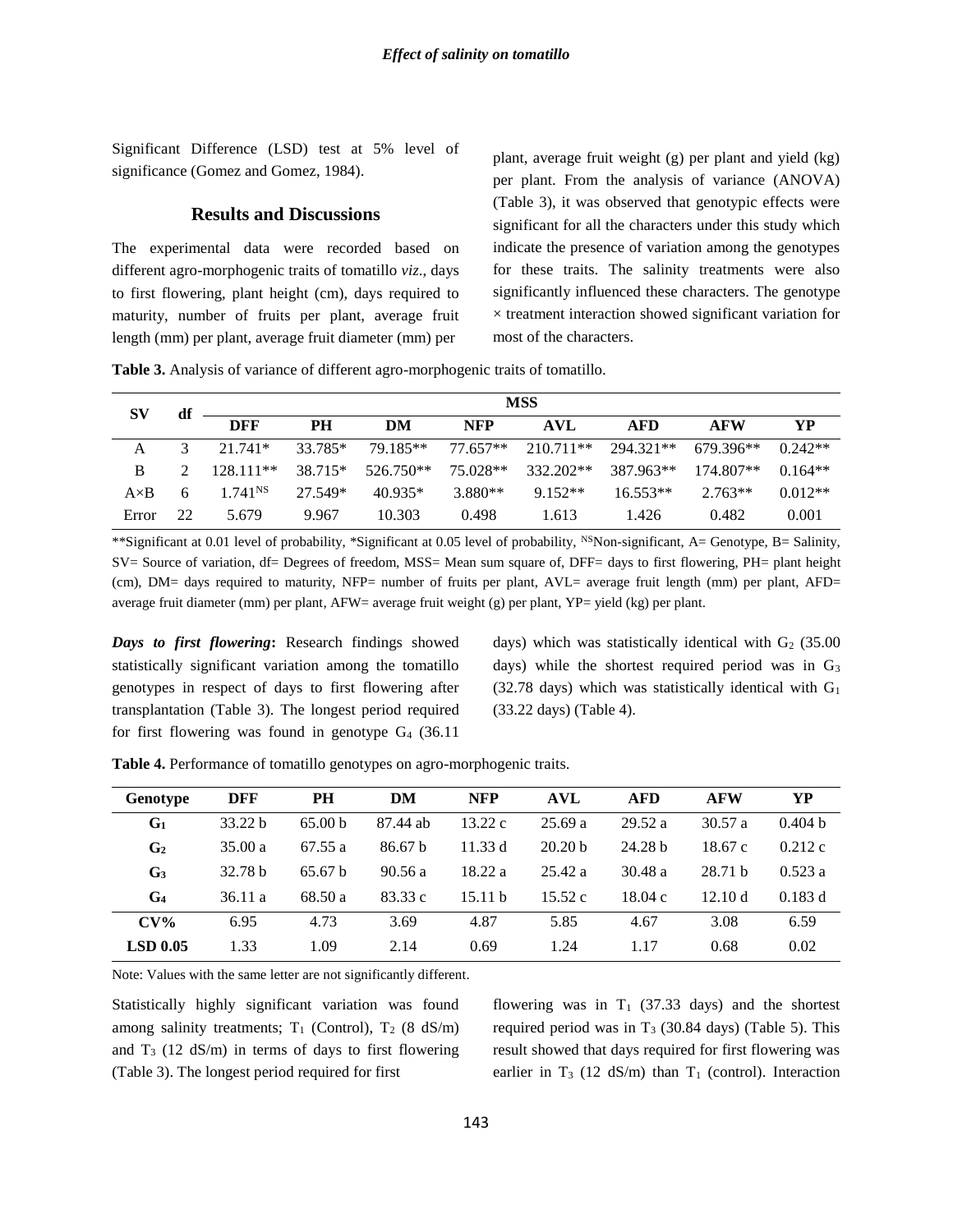effect between tomatillo genotypes and salinity treatments was found statistically non-significant for days to first flowering (Table 3). Interaction  $G_4T_1$ 

(40.00 days) required the maximum period for first flowering whereas interaction  $G_1T_3$  (29.67 days) required the minimum period (Table 6).

| <b>Salinity</b>  | DFF                | <b>PH</b>          | DM                 | <b>NFP</b>         | <b>AVL</b> | <b>AFD</b> | <b>AFW</b>         | YP     |  |
|------------------|--------------------|--------------------|--------------------|--------------------|------------|------------|--------------------|--------|--|
| <b>Treatment</b> |                    |                    |                    |                    |            |            |                    |        |  |
| $T_1$ (control)  | 37.33 a            | 68.63 a            | 93.58 a            | 16.67a             | 27.05 a    | 31.44 a    | 26.34 a            | 0.439a |  |
| $T_2$ (8dS/m)    | 34.67 <sub>b</sub> | 65.08 <sub>b</sub> | 87.08 <sub>b</sub> | 15.00 <sub>b</sub> | 21.57 h    | 25.21 h    | 22.49 <sub>b</sub> | 0.337h |  |
| $T_3(12dS/m)$    | 30.83c             | 66.33 b            | 80.33c             | 11.75c             | 16.52c     | 20.08c     | 18.71c             | 0.220c |  |
| $CV\%$           | 6.95               | 4.73               | 3.69               | 4.87               | 5.85       | 4.67       | 3.08               | 6.59   |  |
| $LSD$ 0.05       | 2.02               | 1.67               | 2.72               | 0.60               | 1.08       | 1.01       | 0.59               | 0.02   |  |

**Table 5.** Performance of salinity treatments on agro-morphogenic traits.

Note: Values with the same letter are not significantly different.

**Table 6.** Interaction effect of tomatillo genotypes and salinity treatments on agro-morphogenic traits.

| <b>Interaction</b>            | <b>DFF</b> | <b>PH</b>             | DM          | <b>NFP</b>         | <b>AVL</b>         | <b>AFD</b> | <b>AFW</b>         | YP         |
|-------------------------------|------------|-----------------------|-------------|--------------------|--------------------|------------|--------------------|------------|
| $G_1T_1$                      | 36.33      | 66.00 bc              | 95.33 ab    | 16.33c             | 34.01 a            | 38.81 a    | 35.29a             | 0.576 b    |
| $G_1T_2$                      | 33.67      | 64.00 <sub>bc</sub>   | 87.67 cde   | 13.67 ef           | 24.33 c            | 28.23 d    | 30.53c             | 0.417 d    |
| $G_1T_3$                      | 29.67      | 65.00 <sub>bc</sub>   | 79.33 gh    | 9.67h              | 18.74 e            | $21.51$ fg | 25.88 e            | $0.250$ g  |
| $G_2T_1$                      | 37.67      | 74.33 a               | $92.67$ bc  | 13.33 f            | 24.85c             | 30.07 cd   | $22.25$ g          | 0.297f     |
| $G_2T_2$                      | 35.67      | 64.50 bc              | 87.00 de    | 11.67 g            | $20.26$ de         | 22.58f     | 18.92 h            | $0.221$ gh |
| $G_2T_3$                      | 31.67      | 63.83c                | $80.33$ fgh | 9.00 <sub>h</sub>  | 15.50 f            | $20.18$ gh | 14.85 i            | 0.134 i    |
| $G_3T_1$                      | 35.33      | $66.50 \,\mathrm{bc}$ | 96.00a      | 21.33a             | 29.43 <sub>b</sub> | 34.99 b    | 33.17 <sub>b</sub> | 0.708a     |
| $G_3T_2$                      | 32.67      | 63.33 c               | $90.00$ bcd | 18.67 <sub>b</sub> | 25.88c             | 31.64c     | 28.41 d            | 0.530c     |
| G <sub>3</sub> T <sub>3</sub> | 30.33      | $67.17 \,\mathrm{bc}$ | 85.67 def   | 14.67 de           | 20.96 d            | 24.81 e    | 24.55 f            | 0.360 e    |
| $G_4T_1$                      | 40.00      | $67.67$ bc            | 90.33 bcd   | 15.67 cd           | 19.89 de           | $21.89$ fg | 14.64 i            | $0.229$ gh |
| $G_4T_2$                      | 36.67      | 68.50 bc              | 83.67 efg   | 16.00c             | 15.79 f            | 18.39 h    | 12.11j             | 0.194 h    |
| $G_4T_3$                      | 31.67      | 69.33 ab              | 76.00 h     | 13.67 ef           | 10.89 g            | 13.83 i    | 9.54k              | 0.130 i    |
| $CV\%$                        | 6.95       | 4.73                  | 3.69        | 4.87               | 5.85               | 4.67       | 3.08               | 6.59       |
| $LSD$ 0.05                    |            | 5.35                  | 5.44        | 1.19               | 2.15               | 2.02       | 1.18               | 0.04       |

Note: Values with the same letter are not significantly different.

The time required for first flowering of four tomatillo genotypes decreased gradually with the increase of salinity levels (%reduction). The maximum reduction in days to first flowering was observed in G<sup>4</sup> in both cases, at  $T_2$  (8 dS/m) and  $T_3$  (12 dS/m) treatments (8.33% and 20.83% respectively). The minimum reduction was observed in  $G_2$  (5.31%) at slightly salinity (8 dS/m) whereas in  $G_3$  (14.15%) at moderate salinity (12 dS/m) condition (Table 7).

*Plant height (cm)***:** In this experiment, statistically significant variation was existed among the tomatillo genotypes in case of plant height (cm) (Table 3). The tallest plant was obtained from  $G_4$  (68.50 cm) which was statistically identical with  $G_2$  (67.55 cm) whereas the shortest one was found from  $G_1$  (65.00 cm) which was statistically identical with  $G_3$  (65.67 cm) (Table 4). Tomatillo genotypes showed statistically significant variation to salinity treatments for plant height (cm)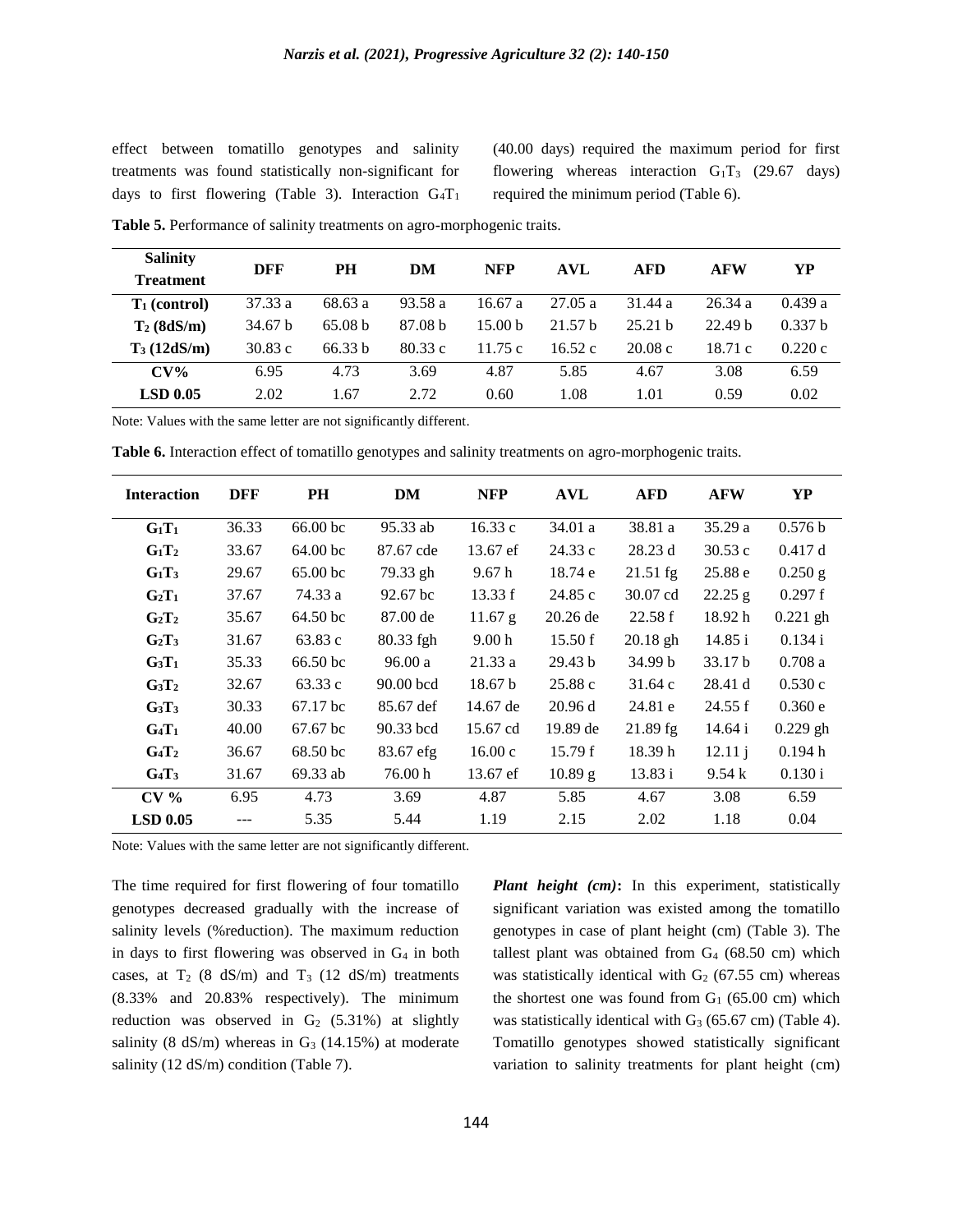(Table 3). The tallest plant was found in  $T_1$  (68.63 cm) whereas the shortest plant was from  $T_2$  (65.08 cm) which was statistically identical with  $T_3$  (66.33 cm) (Table 5). Interaction effect between tomatillo genotypes and salinity treatments performed significant variation in respect of plant height (cm) (Table 3). The tallest plant was found in  $G_2T_1$  (74.33 cm) which was

statistically identical with  $G_4T_3$  (69.33 cm) while the shortest plant was found in  $G_3T_2$  (63.33 cm) which was statistically identical with  $G_2T_3$  (63.83 cm) (Table 6). The plant height of four tomatillo genotypes was decreased gradually with the increase of salinity treatment levels (%reduction).

| DFF            |                                                                                                                                 | <b>PH</b>      |       | DM      |         | <b>NFP</b> |       | <b>AVL</b>              |         | AFD            |       | AFW            |         | YP             |         |
|----------------|---------------------------------------------------------------------------------------------------------------------------------|----------------|-------|---------|---------|------------|-------|-------------------------|---------|----------------|-------|----------------|---------|----------------|---------|
| $\mathbf{T_2}$ | $T_{3}$                                                                                                                         | $\mathbf{T}_2$ | $T_3$ | $T_{2}$ | $T_{3}$ | $T_2$      | $T_3$ | $\Gamma$ T <sub>2</sub> | $T_{3}$ | $\mathbf{T}_2$ | $T_3$ | $\mathbf{T_2}$ | $T_{3}$ | T <sub>2</sub> | $T_{3}$ |
|                | G <sub>1</sub> 7.32 18.33 3.03 1.52 8.04 16.78 16.29 40.78 28.46 44.90 27.26 44.58 13.49 26.66 27.60 56.60                      |                |       |         |         |            |       |                         |         |                |       |                |         |                |         |
|                | G <sub>2</sub> 5.31 15.93 13.22 14.13 6.12 13.32 12.45 32.48 18.47 37.63 24.91 32.89 14.97 33.26 25.59 54.88                    |                |       |         |         |            |       |                         |         |                |       |                |         |                |         |
|                | <b>G</b> <sub>3</sub> 7.53 14.15   4.77 -1.01   6.25 10.76   12.47 31.22   12.06 28.78   9.57 29.09   14.35 25.99   25.14 49.15 |                |       |         |         |            |       |                         |         |                |       |                |         |                |         |
|                | G <sub>4</sub> 8.33 20.83 -1.23 -2.45 7.37 15.86 -2.11 12.76 20.61 45.25 15.99 36.82 17.28 34.84 15.28 43.23                    |                |       |         |         |            |       |                         |         |                |       |                |         |                |         |

**Table 7.** Reduction percentage in agro-morphogenic traits of tomatillo under increasing salinity.

The maximum reduction in plant height was observed in  $G_2$  in both cases, at  $T_2$  (8 dS/m) and  $T_3$  (12 dS/m) salinity (13.22% and 14.13% respectively) and the minimum reduction was observed in  $G_1$  in both cases, at slightly (8 dS/m) and moderately (12 dS/m) salinity (3.03% and 1.52% respectively). Plant height was found to decrease gradually with the increase of salinity levels. Salinity was attributed to the reduction in water content and water potential of plant tissues, which resulted in internal water deficit to plants (Hishida et al., 2013). Accumulation of Na<sup>+</sup>, Cl<sup>-</sup> and retardation in the uptake of macronutrients especially Na<sup>+</sup> and Ca<sup>2+</sup> cause reduction in plant growth (Juan *et al*., 2005; Dasgan *et al*., 2002). Whereas, genotype G<sup>4</sup> showed increase in plant height at  $T_2$  (8 dS/m) and  $T_3$ (12 dS/m) salinity (-1.23% and -2.45% respectively) (Table 7). According to Naidoo *et al.* (1995), the stimulatory effect of moderate salinity on growth of some plants can improve their growth and it may be due to the improved shoot osmotic status as a result of increasing ions uptake. The obtained results were matched with those obtained by Achilea, 2002; Agong *et al.*, 2004; Zaki *et al.*, 1987.

*Days to maturity***:** Findings showed statistically highly significant variation among different tomatillo genotypes for days required to maturity (from days after transplanting to days of first harvesting) (Table 3).

The longest maturity (first harvesting) period was required in  $G_3$  (90.56 days) which was statistically identical with  $G_1$  (87.44 days) whereas the shortest maturity period was required for  $G_4$  (83.33 days) (Table 4). Tomatillo genotypes showed statistically highly significant variation to salinity treatments;  $T_1$ (Control),  $T_2$  (8 dS/m) and  $T_3$  (12 dS/m) in terms of days to maturity (Table 3). The earliest fruit harvesting was performed in  $T_3$  (80.33 days) and the most delayed harvesting was performed in  $T_1$  (93.58 days) (Table 5). This result showed that maturity time of tomatillo plant was decreased under the increased level of salinity. Similar results were also found by Agarwal *et al*., 2005 and Ghadiri *et al*., 2005. Interaction between tomatillo genotypes and salinity treatments was found statistically significant in respect of days to maturity (Table 3). The earliest fruit harvesting period was observed in  $G_4T_3$  (76.00 days) which was statistically identical with  $G_1T_3$  (79.33 days) and  $G_2T_3$  (80.33 days) whereas  $G_3T_1$  (96.00 days) was the most delayed one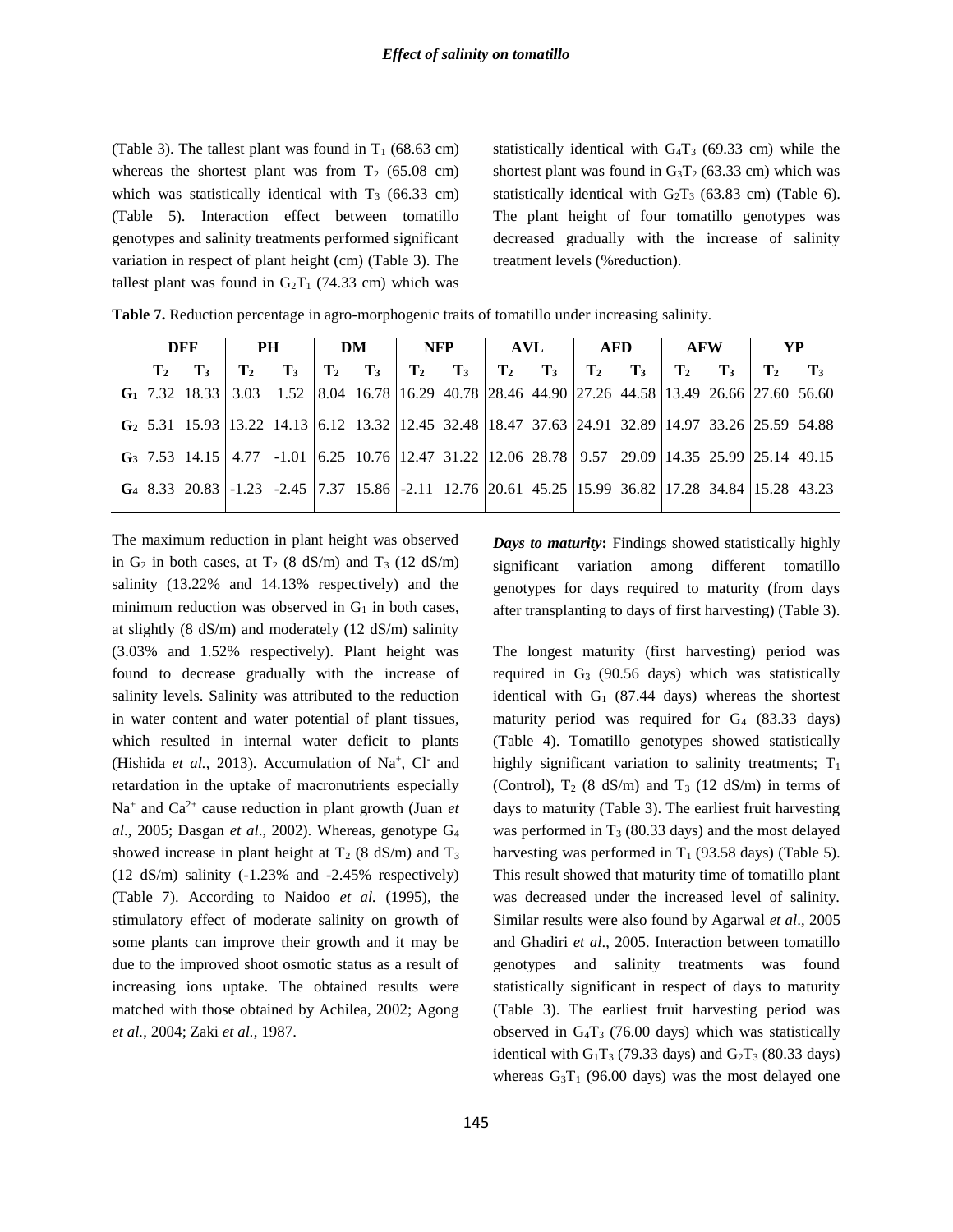which was statistically identical with  $G_1T_1$  (95.33 days) (Table 6). The time required for days to maturity of tomatillo genotypes was decreased gradually with the increase of salinity treatment (%reduction). The maximum reduction was observed in the  $G_1$  in both cases, at  $T_2$  (8 dS/m) and  $T_3$  (12 dS/m) (8.04% and 16.78% respectively) and the minimum reduction was observed in  $G_2$  (6.12%) at  $T_2$  (8 dS/m) whereas in  $G_3$  $(10.76\%)$  at T<sub>3</sub> (12 dS/m) salinity stress (Table 7).

*Number of fruits per plant***:** This experiment showed statistically highly significant variation among different tomatillo genotypes in case of number of fruits per plant (Table 3). The maximum number of fruits was obtained from  $G_3$  (18.22 fruits/plant) whereas the minimum number of fruits was found in  $G_2$  (11.33) fruits/plant) (Table 4). Tomatillo genotypes showed statistically highly significant variation to salinity treatment levels for number of fruits per plant (Table 3). The highest number of fruits per plant was found in  $T_1$  (16.67 fruits/plant) and the lowest number of fruits was found in  $T_3$  (11.75 fruits/plant) (Table 5). This result showed that number of tomatillo fruits per plant was decreased under the increase of salinity level. According to Islam *et al*. (2011), the maximum number of fruits per plant was found in control and the number was decreased gradually with the increase of salinity stress. Similar results were also found by Siddiky *et al*. (2012) and Al-Yahyai *et al*. (2010). Interaction between tomatillo genotypes and salinity treatments was found statistically highly significant for number of fruits per plant (Table 3). The highest number of fruits was obtained from  $G_3T_1$  (21.33 fruits/plant) whereas the lowest number of fruits was obtained from  $G_2T_3$ (9.00 fruits/plant) which was statistically identical with  $G_1T_3$  (9.67 fruits/plant) (Table 6). Number of fruits obtained from per plant of four tomatillo genotypes was decreased gradually with the increase of salinity level (%reduction). The maximum reduction in number of fruits per plant was found in  $G_1$  in both cases, at  $T_2$ (8 dS/m) and  $T_3$  (12 dS/m) (16.29% and 40.78%) respectively) whereas the minimum reduction was found in  $G_2$  (12.45%) at  $T_2$  (8 dS/m) and in  $G_4$ 

146

 $(12.76%)$  at T<sub>3</sub> (12 dS/m) salinity level (Table 7). Here, genotype  $G_4$  (-2.11%) showed increased number of fruits per plant at slightly (8 dS/m) salinity level. Such stimulatory effect of low salinity levels on yield and its components were mentioned by Babu and Thirumurugan (2001) who noted that yield components were increased under low salinity level; further increase in salinity, decreased the yield parameters. The obtained results were also matched with those reported by Maggio *et al.*, 2007; Al-Harbi *et al*., 2009; Al-Omran *et al*., 2010 and Al-Harbi *et al*., 2015.

*Average fruit length (mm)***:** The observed result showed statistically highly significant variation for average fruit length (mm) per plant among tomatillo genotypes (Table 3). The longest fruit was found from  $G_1$  (25.69 mm) which was statistically identical with G<sup>3</sup> (25.42 mm) while the shortest one was found from G<sup>4</sup> (15.52 mm) (Table 4). Tomatillo genotypes also showed statistically highly significant variation to different salinity treatment;  $T_1$  (Control),  $T_2$  (8 dS/m) and  $T_3$  (12 dS/m) for average fruit length (mm) per plant (Table 3). The longest fruit was found in  $T_1$ (27.05 mm) while the shortest fruit was found in  $T_3$ (16.52 mm) (Table 5). This result showed that average fruit length of tomatillo was decreased under the increase of salinity levels because salinity has a deleterious effect on cell expansion phase due to low water content in the fruit (Hao *et al*., 2000, Edris *et al*., 2012 and Magan *et al*., 2008). Supply of water into the fruit under saline conditions is restricted by lower water potential in the plant (Johnson *et al*., 1992). Interaction between tomatillo genotypes and salinity treatments was found statistically highly significant for average fruit length (mm) per plant (Table 3). The longest fruit was found from  $G_1T_1$  (34.01 mm) whereas the shortest fruit was found from  $G_4T_3$  (10.89 mm) (Table 6). The average fruit length (mm) of four tomatillo genotypes decreased gradually with the increase of salinity treatment (%reduction). The maximum reduction in average fruit length per plant was observed in  $G_1$  (28.46%) at  $T_2$  (8 dS/m) and in  $G_4$  $(45.25\%)$  at T<sub>3</sub>  $(12 \text{ dS/m})$  whereas the minimum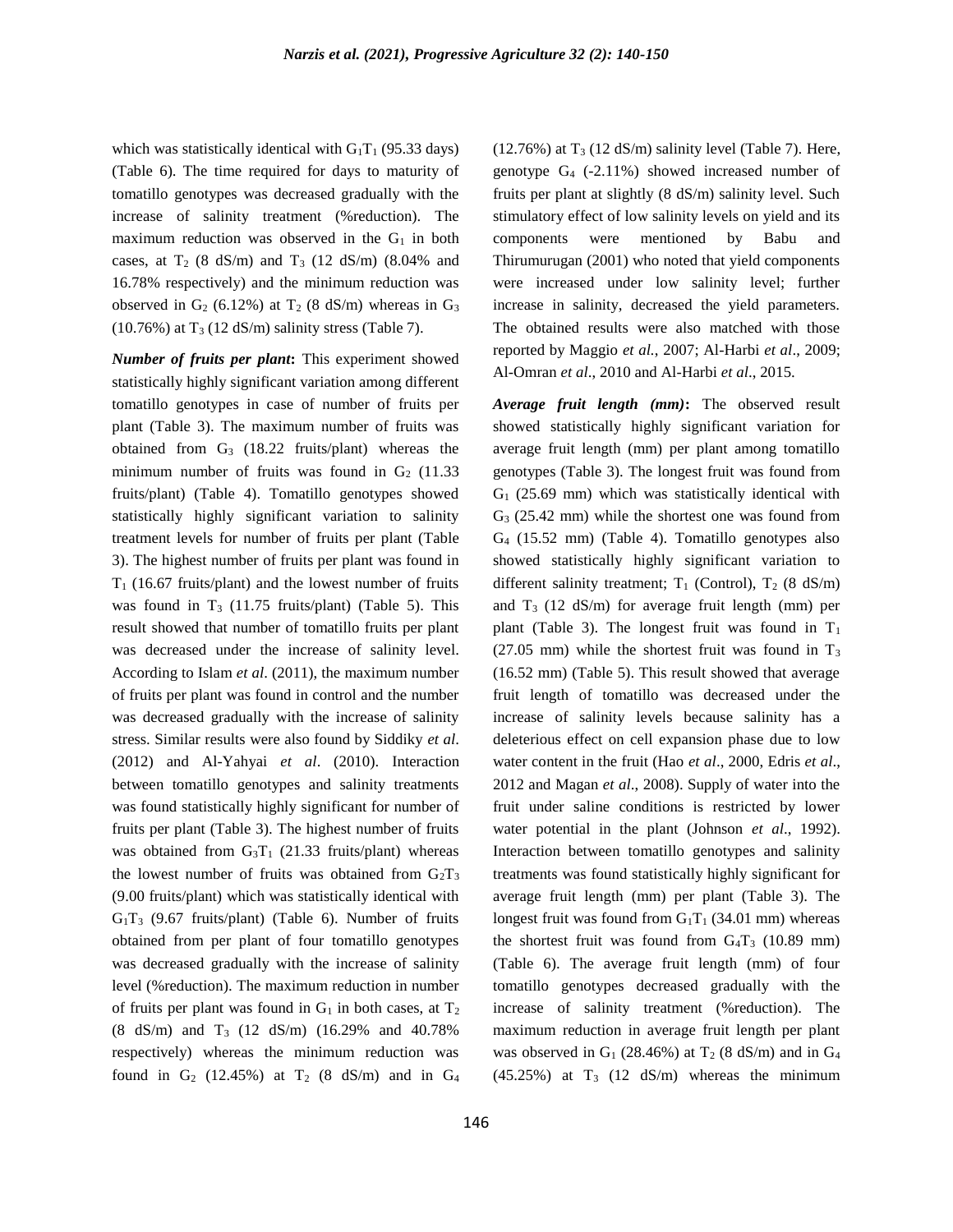reduction was observed in  $G_3$  in both cases, at slightly (8 dS/m) and moderately (12 dS/m) salinity (12.06% and 28.78% respectively) (Table 7).

*Average fruit diameter (mm)***:** Statistically highly significant variation was found in the study for average fruit diameter (mm) per plant among four tomatillo genotypes (Table 3). The maximum diameter of fruit was found in  $G_3$  (30.48 mm) which was statistically identical with  $G_1$  (29.52 mm) while the minimum fruit diameter was found in  $G_4$  (18.04 mm) (Table 4). Statistically highly significant variation was found in tomatillo genotypes exposed to different salinity treatments;  $T_1$  (Control),  $T_2$  (8 dS/m) and  $T_3$  (12 dS/m) in respect of average fruit diameter (mm) per plant (Table 3). The widest fruit was found in  $T_1$  (31.44 mm) while the narrowest fruit was found in  $T_3$  (20.08 mm) (Table 5). Reduction in fruit diameter due to the increase of salinity levels was also found by Edris *et al*. (2012). Interaction between tomatillo genotypes and salinity treatment showed highly significant variation for average fruit diameter (mm) per plant (Table 3). The maximum diameter of fruit was obtained from  $G_1T_1$  (38.81 mm) whereas the minimum fruit diameter was from  $G_4T_3$  (13.83 mm) (Table 6). Results showed that average fruit diameter of tomatillo was decreased gradually under the increasing salinity levels (%reduction). The maximum reduction in average fruit diameter (mm) per plant was observed in  $G_1$  in both cases,  $T_2$  (8 dS/m) and  $T_3$  (12 dS/m) (27.26% and 44.58% respectively) whereas the minimum reduction was observed in  $G_3$  in both cases, at  $T_2$  (8 dS/m) and  $T_3$ (12 dS/m) (9.57% and 29.09% respectively) (Table 7).

*Average fruit weight (g)***:** This experiment showed statistically highly significant variation for average fruit weight (g) per plant among the tomatillo genotypes (Table 3). The maximum weight of tomatillo fruit was found in  $G_1$  (30.57 g) and the minimum fruit weight was found in  $G_4$  (12.10 g) (Table 4). Statistically highly significant variation was also found in tomatillo genotypes exposed to different salinity treatments;  $T_1$  (Control),  $T_2$  (8 dS/m) and  $T_3$  (12 dS/m) in respect of average fruit weight (g) per plant (Table 3). The maximum weight of fruit was found in  $T_1$ (26.34 g) while the minimum fruit weight was found in T<sup>3</sup> (18.71 g) (Table 5). Reduction in single fruit weight per plant due to the increase of salinity levels was found by Al-Yahyai *et al*. (2010) and Islam *et al*. (2011). Supply of water into the fruit under saline conditions is restricted by a lower water potential due to excessive accumulation of toxic ions. Less water flow in the fruit causes reduction in fruit size and weight (Munns, 2002). Interaction of tomatillo genotypes and salinity treatments was found statistically highly significant for average fruit weight (g) per plant (Table 3). The maximum weight of fruit was found from  $G_1T_1$  (35.29 g) whereas the minimum fruit weight was found from  $G_4T_3$  (9.54 g) (Table 6). The average fruit weight (g) per plant of four tomatillo genotypes was decreased gradually with the increase of salinity levels (%reduction). The maximum reduction in average fruit weight per plant was observed in  $G_4$  in both cases, at  $T_2$  (8 dS/m) and  $T_3$  (12 dS/m) salinity level (17.28% and 34.84% respectively) whereas the minimum reduction was observed in  $G_1$  (13.49%) at  $T_2$  $(8 \text{ dS/m})$  and in G<sub>3</sub> (25.99%) at T<sub>3</sub> (12 dS/m) salinity (Table 7).

*Yield per plant (kg)***:** In this experiment, statistically highly significant variation was found for yield of (mature) fruit per plant among the tomatillo genotypes (Table 3). The highest yield per plant of tomatillo was obtained from  $G_3$  (0.523 kg/plant) and the lowest yield per plant was from G<sup>4</sup> (0.183 kg/plant) (Table 4). Statistically highly significant variation was found in tomatillo genotypes exposed to different salinity treatments;  $T_1$  (Control),  $T_2$  (8 dS/m) and  $T_3$  (12 dS/m) in respect of yield of fruit (kg) per plant (Table 3). The highest yield of fruit was found in  $T_1$  (0.439 kg/plant) while the lowest fruit yield was found in  $T_3$  (0.220) kg/plant) (Table 5). This result showed that yield of fruit per plant was decreased under the increasing salinity levels. Salinity stress can reduce the fruit number and average fruit weight per plant and thus, in case of high salinity levels the total fruit weight per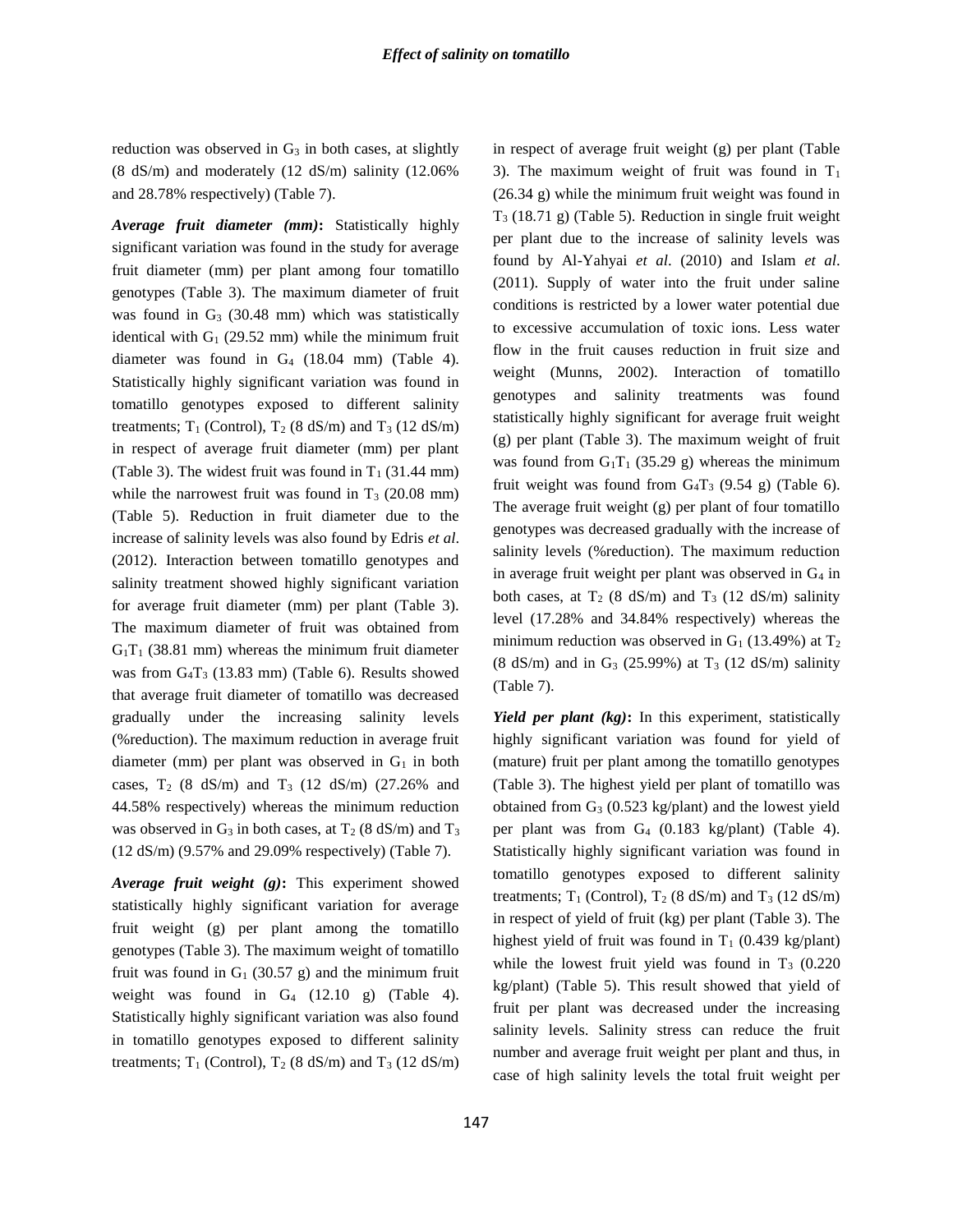plant can be reduced (Siddiky *et al*., 2012; Islam *et al*., 2011). Interaction between tomatillo genotypes and salinity treatments was found statistically highly significant for yield of fruit (kg) per plant (Table 3). The highest yield of fruit was found in  $G_3T_1$  (0.708) kg/plant) whereas the lowest fruit yield was found in  $G_4T_3$  (0.130 kg/plant) which was statistically identical with  $G_2T_3$  (0.134 kg/plant) (Table 6). The yield of fruit (kg) per plant of four tomatillo genotypes decreased gradually with the increase of salinity levels (%reduction). The maximum reduction in yield of fruit per plant was observed in  $G_1$  in both cases, at  $T_2$  (8) dS/m) and  $T_3$  (12 dS/m) (27.60% and 56.60% respectively) whereas the minimum reduction was observed in  $G_4$  at both slightly  $(8 \text{ dS/m})$  and moderately (12 dS/m) salinity (15.28% and 43.23% respectively) (Table 7).

### **Conclusion**

A large amount of area in the southern region of Bangladesh still remains uncultivated due to the high level of soil salinity. Alarmingly salinity affected areas are increasing rapidly due to the global climate change. On the other hand, the rapid growth of population needs an increase in food production. For sustainable solution of this problem, cultivation of modern high yielding salt tolerant variety and to bring the uncultivable saline lands under cultivation is apparent. Thus, screening and selection as well as introduction and development of new salt tolerant crops and genotypes are major goal of global agriculture now-adays. As a newly introduced crop of our country, tomatillo was taken to consideration for this experiment to observe its tolerance to salinity stress and whether it is possible to recommend this crop for cultivation in our salinity affected southern regions. The analyzing data of the present study demonstrates that genotype  $G_1$  and  $G_3$  showed minimum reduction in yield contributing traits *viz*., fruit numbers, fruits length, fruit diameter, fruit weight and yield under  $T_2$ (8 dS/m) and T<sub>3</sub> (12 dS/m) salinity condition. Thus,  $G_1$ and  $G_3$  could be recommended for cultivation  $(G_1)$  and

further trial  $(G_3)$  in the Southern region of Bangladesh. Maximum reduction in days to maturity was observed in  $G_1$  followed by  $G_4$  under slightly (8 dS/m) and moderately (12 dS/m) salinity, thus indicating it's owing of short duration behavior and could be served as parent materials for further hybridization or genetic transformation program.

### **References**

- Agong SG, Yoshida Y, Yazawa S, Masuda M (2004). Tomato response to salt stress. Acta Horticulturae, 637: 93-97. [https://doi.org/10.](https://doi.org/10.%2017660/ActaHortic.2004.637.10)  [17660/ActaHortic.2004.637.10](https://doi.org/10.%2017660/ActaHortic.2004.637.10)
- Al-Harbi AR, Wahb-Allah MA, Al-Omran AM (2009). Effects of salinity and irrigation management on growth and yield of tomato grown under greenhouse conditions. Acta Horticulturae, 807: 201-206.

<https://doi.org/10.17660/ActaHortic.2009.807.25>

- Al-Harbi AR, Al-Omran AM, Alenazi1 MM, Wahb-Allah MA (2015). Salinity and deficit irrigation influence tomato growth, yield and water use efficiency at different developmental stages. Intl. J. Agric. Biol, 17: 241-250.
- Al-Omran AM, Al-Harbi AR, Wahb-Allah MA, Nadeem M, Eleter A (2010). Impact of irrigation water quality, irrigation systems, irrigation rates and soil amendments on tomato production in sandy calcareous soil. Turkish. J. Agric. Forestry, 34: 59-73.
- Al-Yahyai R, Al-Ismaily S, Al-Rawahy SA (2010). Growing tomatoes under saline field conditions and the role of fertilizers. In A monograph on management of salt-affected soils and water for sustainable agriculture. edn. Ahmed M, Al-Rawahy SA and Hussain N. 62(4): 83-88.
- Babu S, Thirumurugan T (2001). Effect of NaCl primary for increased salt tolerance in sesame (Sesamum indicum). J. Ecobiol, 13(4): 309-311.
- Borja-Bravo M, Garcia-Salazar JA, Skaggs RK (2013). Mexican fresh tomato exports in the North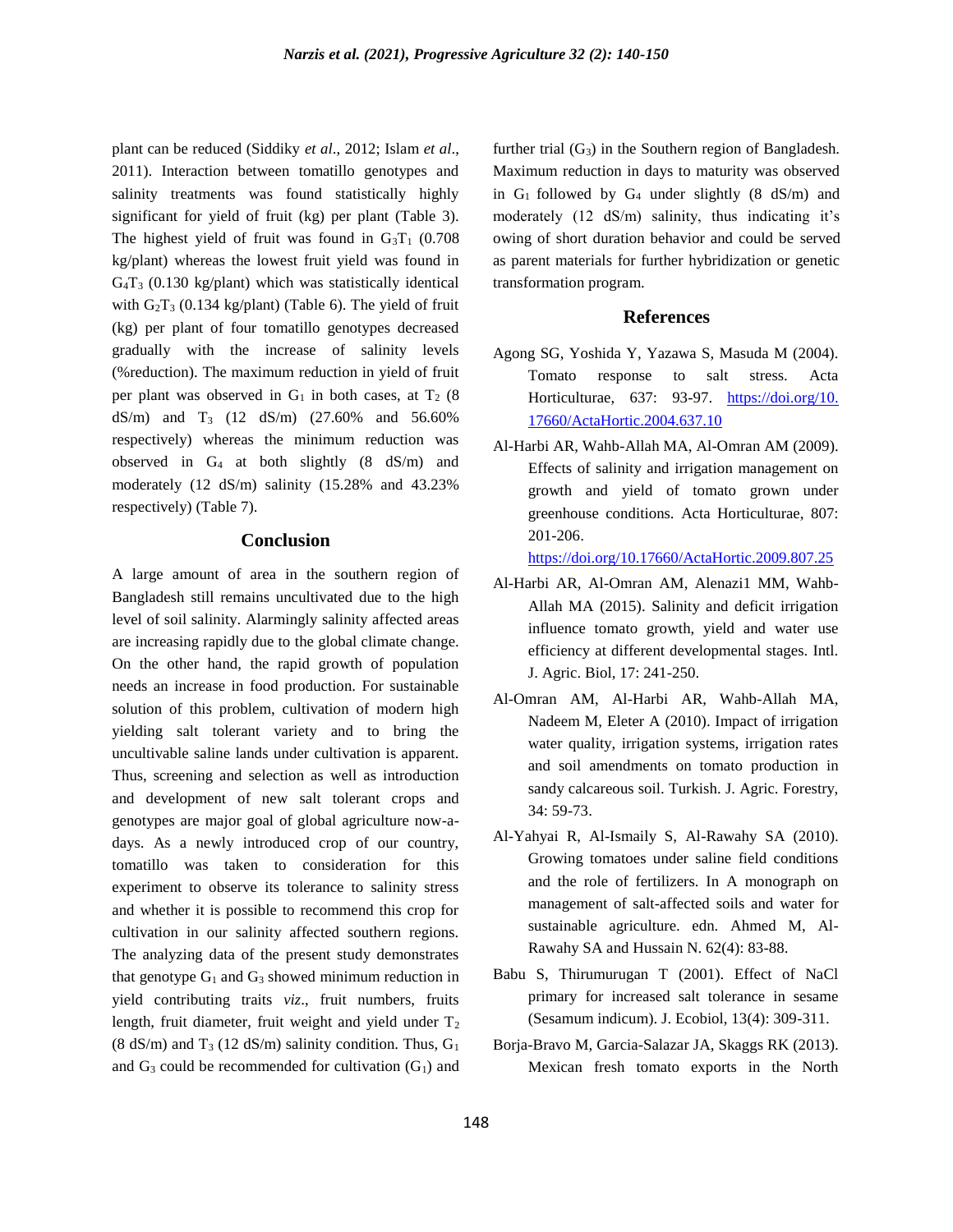American market: a case study of the effects of productivity on competitiveness. Canadian J. Plant Science, 93(5): 839-850. <https://doi.org/10.4141/cjps2012-108>

- Cantwell M, Flores-Minutti J, Trejo-Gonzalez A (1992). Developmental changes and postharvest physiology of tomatillo fruits (Physalis ixocarpa Brot.). Scientia Horticulturae, 50(1-2): 59-70. [https://doi.org/10.1016/S0304-4238\(05\)80009-3](https://doi.org/10.1016/S0304-4238(05)80009-3)
- Choi JK, Murillo G, Su BN, Pezzuto JM, Kinghorn AD, Mehta RG (2006). Ixocarpalactone A isolated from the Mexican tomatillo shows potent antiproliferative and apoptotic activity in colon cancer cells. FEBS Journal, 273(24): 5714-5723. <https://doi.org/10.1111/j.17424658.2006.05560.x> PMid:17212786
- Dasgan HY, Aktas H, Abak K, Çakmak I (2002). Determination of screening techniques to salinity tolerance in tomatoes and investigation of genotype responses. Plant Sci., 163(4): 695-703. [https://doi.org/10.1016/S0168-9452\(02\)00091-2](https://doi.org/10.1016/S0168-9452(02)00091-2)
- Edris S, Sayed T, Sahebali B, Kamran G (2012). Vegetative growth and nutrient uptake of salinity stressed cherry tomato in different calcium and potassium level. Intl. Res. J. App. Basic Science, 3(9): 1845-1853.
- Escobar FC, Jankiewicz LS, Orduna VM, Brito JM (2014). The development of the husk tomato plant (Physalis ixocarpa Brot.). II. Reproductive parts. Acta Societatis Botanicorum Poloniae, 54(4): 339-349. [https://doi.org/10.5586/asbp.](https://doi.org/10.5586/asbp.%201985.029)  [1985.029](https://doi.org/10.5586/asbp.%201985.029)
- Ghadiri H, Dordipur I, Bybordi M, Malakourti MJ (2005). Potential use of Caspian Sea for supplementary irrigation in North Iran. Agric. Water Management, 79: 209-224. <https://doi.org/10.1016/j.agwat.2005.04.010>
- Gomez KA, Gomez AA (1984). Comparison between treatment means. In Statistical Procedures for Agricultural Research. edn. Gomez KA and Gomez AA, John Wiley and Sons, New York,

USA. pp. 187-240.

- Hao X, Papadopoulos AP, Dorais M, Ehret DL, Turcotte G, Gosselin A (2000). Improving tomato fruit quality by raising the EC of NFT nutrient solutions and calcium spraying: Effects on growth, photosynthesis, yield and quality. Acta Horticulturae, 511: 213-224. <https://doi.org/10.17660/ActaHortic.2000.511.24>
- Hishida S, Ascencio-Valle F, Fujiyama H, Orduno-Cruz A, Endo T, Larrinaga-Mayoral JA (2013). Differential responses of Jatropha Species on growth and physiological parameters to salinity stress at seedlings plant stage. Communications Soil Sci. Plant Analysis, 44(19): 2820-2829. <https://doi.org/10.1080/00103624.2013.811524>
- Islam MT, Ara MI, Hossain MA, Sen AK, Dutta RK (2011). Identification of tomato genotypes for salt tolerance. Intl. J. Sustainable Crop Production, 6(1): 17-21.
- Johnson RW, Dixon MA, Lee DR (1992). Water relations of the tomato fruit during growth. Plant Cell Environ, 15: 947-953. [https://doi.org/10.1111/j.13653040.1992.tb01027](https://doi.org/10.1111/j.13653040.1992.tb01027.x) [.x](https://doi.org/10.1111/j.13653040.1992.tb01027.x)
- Juan M, Rivero RM, Romero L, Ruiz JM (2005). Evaluation of some nutritional and bio chemical indicators in selecting salt-resistant tomato cultivars. Environ. Expt. Bot, 54: 193-201. <https://doi.org/10.1016/j.envexpbot.2004.07.004>
- Karim MR (2016). Estimation of genetic variability, heritability and genetic advance in agromorphogenic traits of tomatillo (Physalis ixocarpa Brot.) genotypes. MS thesis, SAU, Dhaka, Bangladesh.
- Magan JJ, Gallardo M, Thompson RB, Lorenzo P (2008). Effects of salinity on fruit yield and quality of tomato grown in soil-less culture in greenhouses in Mediterranean climatic conditions. Agric. Water Management, 95(9): 1041-1055[. https://doi.org/10.1016/j.agwat. 2008.](https://doi.org/10.1016/j.agwat.%202008.%2003.011)  [03.011](https://doi.org/10.1016/j.agwat.%202008.%2003.011)